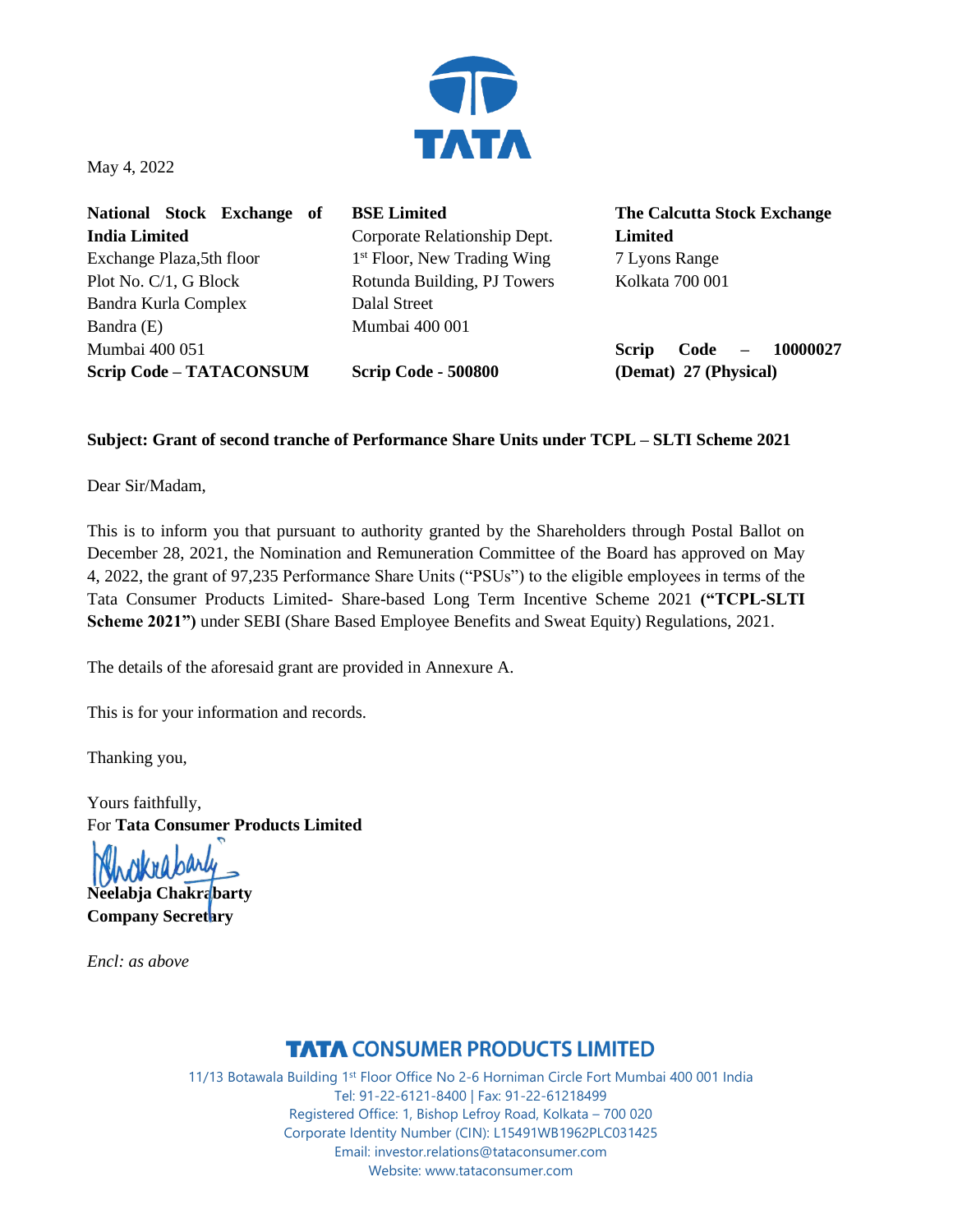

**Annexure A**

| Sr.              | <b>Particulars</b>                                                                                              | <b>Details</b>                                                                                                                                                                                                                                                                                                                                                                                                                                                                                                                                                                          |
|------------------|-----------------------------------------------------------------------------------------------------------------|-----------------------------------------------------------------------------------------------------------------------------------------------------------------------------------------------------------------------------------------------------------------------------------------------------------------------------------------------------------------------------------------------------------------------------------------------------------------------------------------------------------------------------------------------------------------------------------------|
| No.              |                                                                                                                 |                                                                                                                                                                                                                                                                                                                                                                                                                                                                                                                                                                                         |
| 1.               | Brief details of options granted                                                                                | Grant of 97,235 Performance Share Units ("PSUs")<br>in terms of the TCPL- SLTI Scheme 2021 to 72<br>Eligible Employees of the Company and/or of its<br>subsidiaries.                                                                                                                                                                                                                                                                                                                                                                                                                    |
| 2.               | Whether the scheme is in terms of<br>SEBI (Share Based Employee Benefits<br>and Sweat Equity) Regulations, 2021 | TCPL- SLTI Scheme 2021 is in compliance with<br>SEBI (Share Based Employee Benefits and Sweat<br>Equity) Regulations, 2021.                                                                                                                                                                                                                                                                                                                                                                                                                                                             |
| 3.               | Total number of shares covered by<br>these options                                                              | 97,235 PSUs and consequently 97,235 fully paid-up<br>equity shares of Re. 1/- (Rupee One Only) each,<br>subject to the terms and conditions as mentioned in<br>TCPL- SLTI Scheme 2021.<br>The number of PSUs granted to Eligible Employees<br>is determined based on Long Term Incentive Pay<br>amount awarded to Eligible Employees divided by<br>the Closing Market Price of the Shares on the NSE on<br>(May 2, 2022), one trading day prior to the date of the<br>NRC Meeting (May 4, 2022) for approval of grants in<br>FY 2022-23, as mentioned in the TCPL- SLTI<br>Scheme 2021. |
| $\overline{4}$ . | Pricing formula                                                                                                 | The Exercise Price for PSUs shall be Re. 1/- (Rupee<br>One Only) per PSU, i.e. at the face value of the<br>underlying Equity Shares of the Company.                                                                                                                                                                                                                                                                                                                                                                                                                                     |
| 5.               | Options vested                                                                                                  | Not applicable at this stage                                                                                                                                                                                                                                                                                                                                                                                                                                                                                                                                                            |
| 6.               | Time within which option may be<br>exercised                                                                    | The Exercise Period would commence from the date<br>of Vesting of PSUs and will expire at the end of<br>twelve months from the date of vesting of PSUs,<br>except for the events of death of a Participant and on<br>Permanent Incapacity of Participant which shall be<br>dealt as per the details mentioned in the TCPL- SLTI<br>Scheme 2021.                                                                                                                                                                                                                                         |

## **TATA CONSUMER PRODUCTS LIMITED**

11/13 Botawala Building 1st Floor Office No 2-6 Horniman Circle Fort Mumbai 400 001 India Tel: 91-22-6121-8400 | Fax: 91-22-61218499 Registered Office: 1, Bishop Lefroy Road, Kolkata – 700 020 Corporate Identity Number (CIN): L15491WB1962PLC031425 Email: investor.relations@tataconsumer.com Website: www.tataconsumer.com